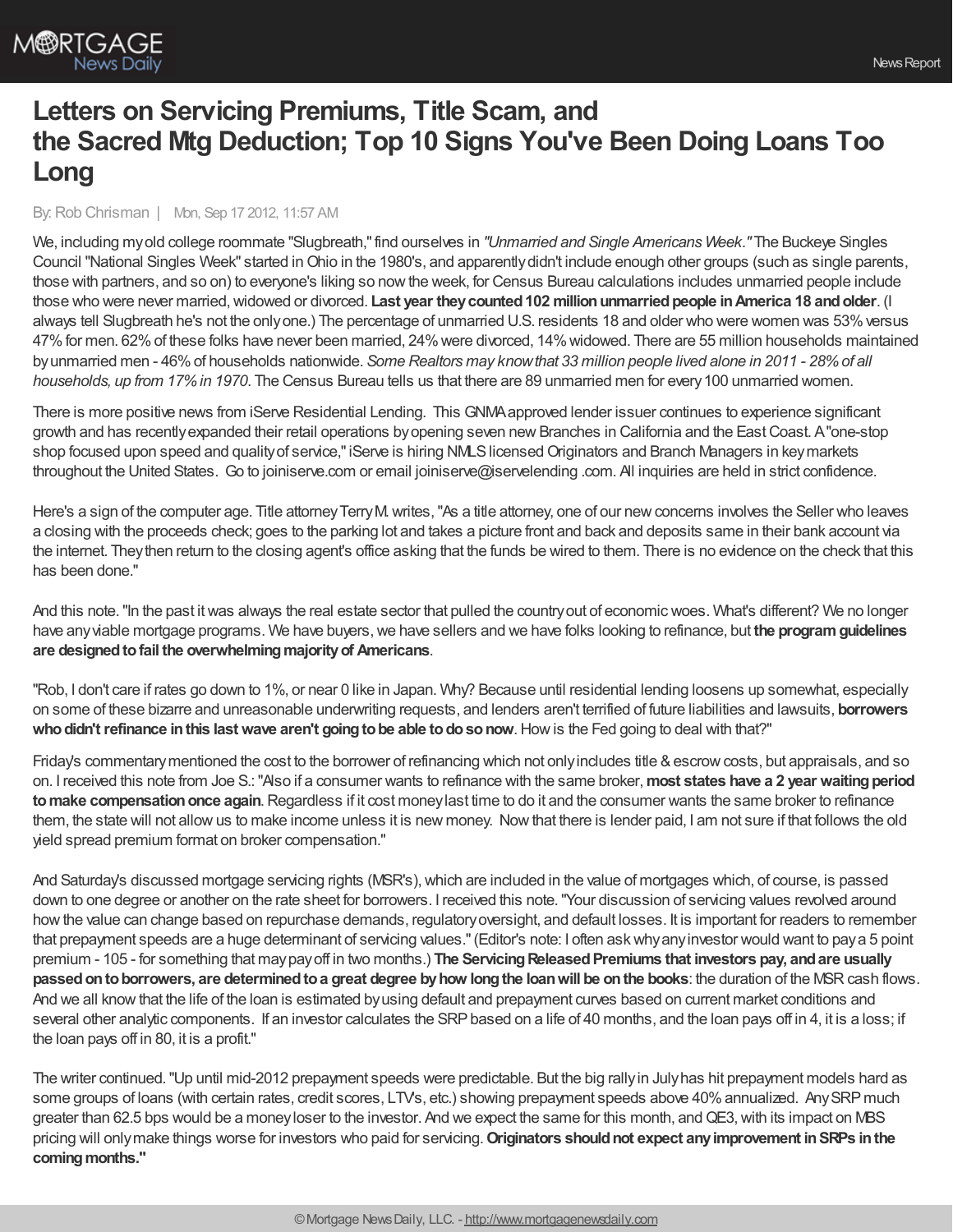

After a seeminglyendless preoccupation with the presidential election still happening (yes,we have another month and a half), **the mortgage interest deduction(MID) is back inthe news**. I received this note."The real estate business loves the MID. But Iwonder why. Imagine if I told you I had an amazing financial deal for you. You give me \$20,000 todayand I'll give you back the present value equivalent of that \$20,000 over the next 7 to 10 years. You'd rightlylook at me and say, 'Whywould I ever do something so dumb?!' Yet that's exactlywhat the MIDis. The lobbyists in the real estate industrygo into histrionics when anyone threatens the dear old MID. Theyimmediatelyexclaim, 'Home values will drop by20%!'

"Let's assume their 20% number is right. What they are effectively saying is that the price someone pays for a home is 80% the value of the home and 20% the present value of the future tax deductions. In other words, we all pay 20% MORE for houses (and we have to finance that 20%) because of the MID. So, essentially, we all paya 20% premium now for the ONE TIME GAIN that homeowners got when the MID was put in place. Those people were the winners. The rest of us simplyplaya zero sum game. (Actually, those of us who sell inside of 3 or 4 years lose because we never recoup the MD premium we paid). So, think about that next time you get excited about taking your MD. You're reallyjust slowlyretrieving the taxpremium you paid when you bought the home."

The writer continued. "I'd think the NAR would lobby to get the MID removed. Sure, it would be painful to see home prices fall, but the basic laws of economics tell us that lower prices increase demand. Increased demand means more home sales and more home sales mean more commissions. Further, homes under \$200,000 would likely go UP in price. Why? Because the folks who own those homes get very little value from the MID. The interest they pay on smaller mortgages isn't enough to offset the standard deduction, so the MID premium is zero or very small. The biggest effect on home prices if the MID were removed would not be to the middle class (folks making under \$100,000 a year). The biggest effect on MIDremoval would be on folks carrying larger mortgages.

Letting homeowners deduct interest paid on their mortgages from taxable income makes no sense. It encourages taking on more debt, discriminates against renters, subsidizes one kind of spending over others and favors the upper incomes. It advances the questionable public goal of making more Americans into homeowners. And it costs the Treasuryabout \$100 billion a year."

Candidate **Mitt Romney**has called for revenue-neutral taxreform thatwould lower federal income-taxrates while getting rid of loopholes - "broadening the taxbase."(He refuses to be specific on which ones he'd close.) Byleaving out mention of the mortgage deduction, the platform would push the message along.No sooner was that thought on paper than the real-estate industrywent to work on the Republican Party. In its place was put a pledge to protect the mortgage deduction if tax reform doesn't happen. Why offer a tax break for buying one product and fewothers? "The social-policyargument for the mortgage deduction is that it helps Americans buyhomes, and that homeownership stabilizes communities. The first part is debatable. Canada does not allow for a mortgage-interest deduction and its rate of home owning matches ours. The federal government should not care whether you buyor rent your residence. Because lower-income people are more likelyto rent, theyare left out. Because higher-income people are more likelyto have bigger houses with bigger mortgages, they benefit disproportionately. Meanwhile, the deduction is useless to those who don't itemize, which is most taxpayers."

One suggestion is to phase out the deduction verygradually. If house shoppers knowthat a full deduction for mortgage interest is available for onlya fewyears, it might boost house sales now. There's alreadya \$1.1 million ceiling on the size of mortgages whose interest can be deducted. Over time, further limit the deduction's value. The housing industry will undoubtedly go through the roof, hollering that war has been declared on a rare (and much exaggerated) middle-class taxbenefit. But closing this loophole could win wider backing if most mortgage holders are convinced that the value of the deduction theyare losing would be offset bylower income-taxrates. You never know. Somedayour political leadership maysummon the courage to do the rational thing and treat real estate like anyother possession." Thanks for the note!

So we closed off the weekwith the Treasury's 10-yr. up to 1.87%. Wow. But hey, **does the 10-yr.make anydifferencewithagencyMBS prices at all-time highs?**Kind of: lastweek's economic and world news certainlydid not reflect the newera of"QEuntil we stop" but it did show how international events impact oil markets, and our dependence on foreign oil. Retail sales for August increased by 0.9%, the biggest jump since February. The CPI for August showed the largest monthlygain in more than three years and the first gain since March, up 0.6%.U.S. industrial production fell by1.2 percent in August as Hurricane Isaac disrupted theGulfCoast region, and capacityutilization fell to 78.2 percent. But the preliminary University of Michigan consumer sentiment index for September jumped to 79.2% from August's 74.3%.

Some economists are concerned about inflation.QE3's plan to buy\$40 billion a month of [mortgage-backed](http://www.mortgagenewsdaily.com/mbs/) securities on an open-ended basis, pushing down (mortgage) interest rates and increase spending, might lead to inflation. But the tension in the Middle East and North Africa is more pressing from not onlyan energycost perspective but also a global policyconcern.

I am in South Carolina for the MBAC conference, and need to send this out prior to knowing what is going on in the U.S. markets. But for economic news this week, we have nothing as exciting as the Fed telling us late last week that overnight rates would be near 0% through